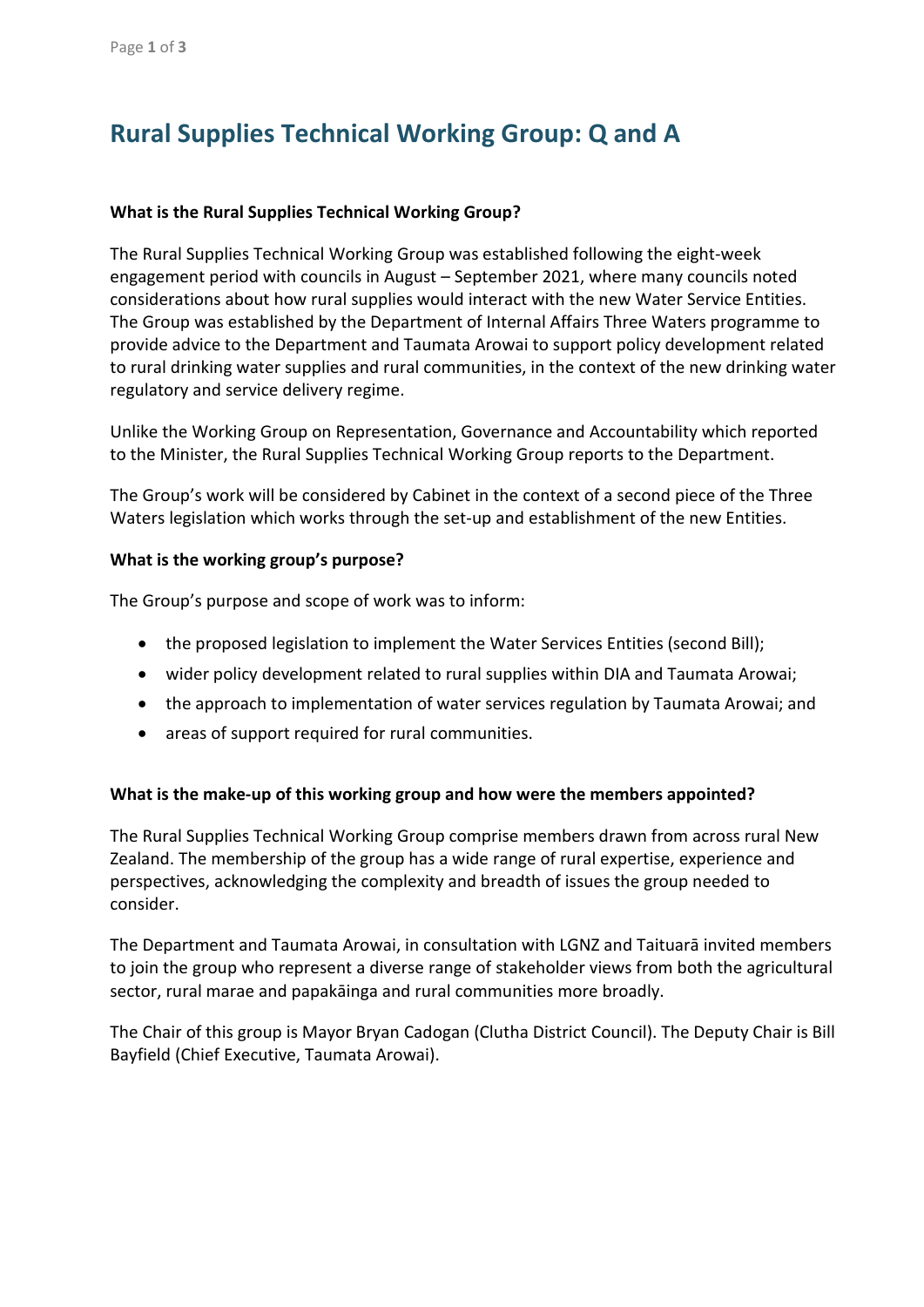# **What has this working group considered?**

Issues explored by the Rural Supplies Technical Working Group to feed into the second Bill, include:

- The characteristics of rural supplies and council roles in their ownership, governance and operation and the implications for the establishment of water services entities;
- Principles to guide transition planning of schemes/assets and whether/how they should transfer to the new entities;
- Management, duties and obligations (including financing) of rural drinking water suppliers;
- Treatment of rural schemes where the primary supply is for stock water, and/or rural water races, and irrigation;
- The impact, if any, the reforms will have on those that do not currently receive three waters services from a council provider;
- Levels of three waters services for rural communities.

The Rural Technical Working Group, also considered three waters services to rural marae and papakāinga.

# **What the working group's recommendations?**

The working group has made 30 recommendations. They are set out in full in the report. Of particular interest to the sector and the public, the working group has:

- Confirmed the position that privately owned rural water schemes should not be included in the current reforms which are focused on council owned three waters services.
- Recommended that council owned mixed use I.e. for agriculture and drinking water rural schemes should transfer over to the new Water Services Entities under reform. There are around 100 of these schemes in New Zealand.
- Recommended that there is a clear pathway for some council-owned mixed use rural schemes to transfer from council ownership to ownership by scheme users.
- Recognised historic inequities in drinking water and wastewater services to marae and papakāinga
- Recommended that water services entities systematically work to address these inequities through investment and support for the water services to marae and papakāinga
- That Māori and iwi experts be engaged in the development and design of proposals for entities to address inequities in water services to marae and papakāinga